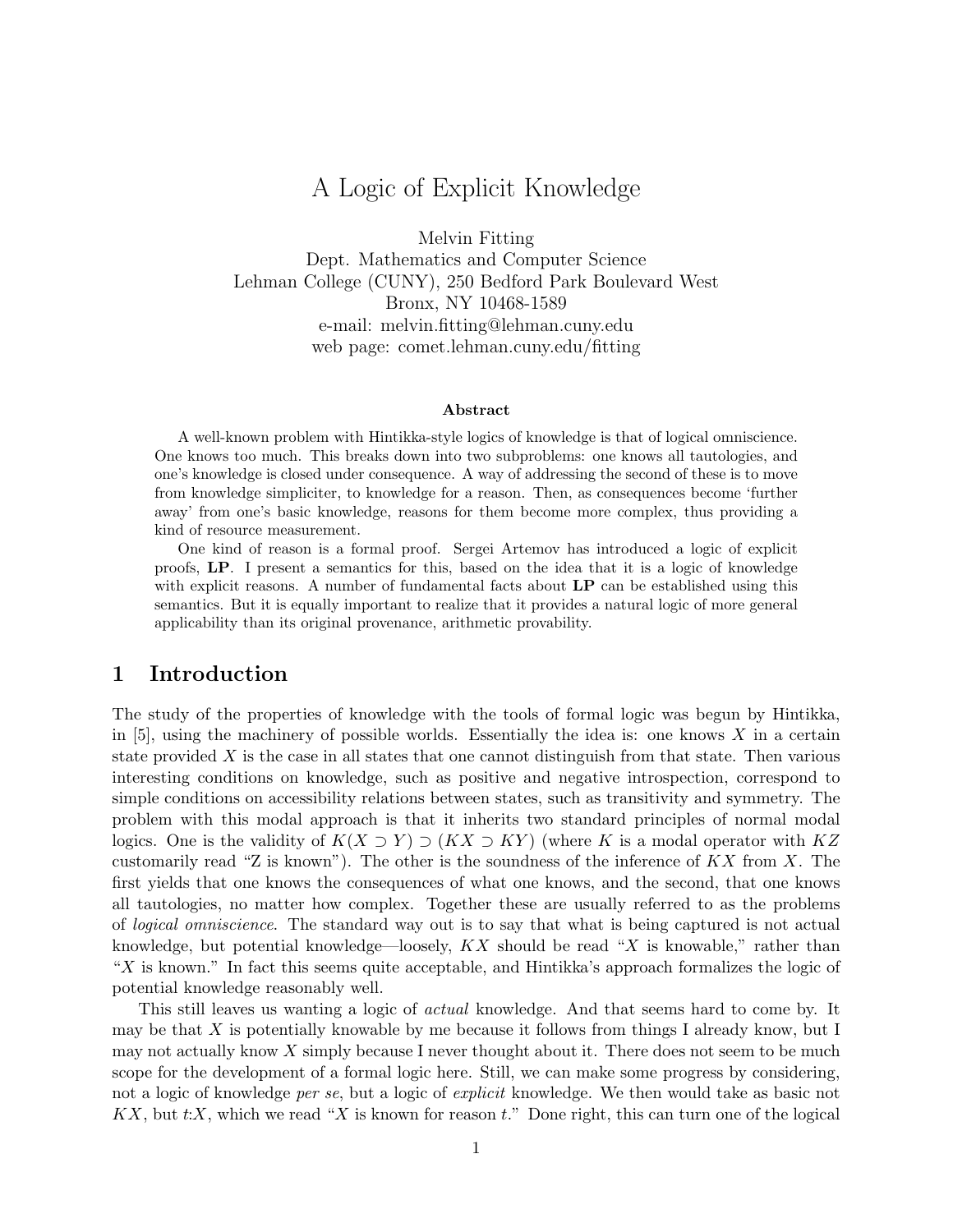omniscience problems into something more reasonable: I may know the consequences of what I know, but for more complex reasons. We have a kind of resource measurement on knowledge that seems potentially useful.

Then we should also have a calculus on reasons, allowing us to combine or reflect on reasons in a natural way. In fact, such a calculus already exists. Among the broad and somewhat amorphous family of things we might call reasons are mathematical proofs. Sergei Artemov has introduced a kind of propositional modal logic of explicit proofs, LP, [1, 2], and in this there are various operations introduced for what he calls proof polynomials. These operations make intuitive sense in a broader context as well.

What I will do in this paper is modify Hintikka's semantics, by incorporating ideas from [7], that have the effect of allowing for explicit reasons for knowing. This semantics will accommodate the operations of Artemov in what I believe to be a natural way. I propose the result as a plausible candidate for a logic of explicit knowledge. Formally, it is equivalent to Artemov's proof-theoretic approach, that is, a soundness and completeness theorem can be proved. But it is as a logic of knowledge that I would like you to consider this work, and not as a more narrow and technical mechanism.

## 2 Logic of Potential Knowledge

I present a quick summary of Hintikka's approach, restricted to a single knower, so that it will be easier to see how the logic of explicit knowledge relates to it. This material is based on [5]. The language is propositional, say with formulas built up from propositional letters and ⊥ using ⊃. In addition we have an operator K with the formation rule: if X is a formula, so is  $KX$ .

As usual with modal logics, a frame is a structure  $\langle \mathcal{G}, \mathcal{R} \rangle$  where G is a non-empty set and R is a binary relation on G. We can think of G as possible worlds, or states, and R as relative accessibility, as usual. Informally, we may think of  $\Gamma \mathcal{R}\Delta$  as asserting: "if you (the knower) are actually in state Γ, you cannot tell it is not state ∆." For instance, if I am in New York City, and it is below freezing in Montreal, I may not be able to distinguish that state from one in which I am in New York City and it is above freezing in Montreal. To take a rather extreme example, suppose in state Γ I am a jellyfish, while in state ∆ I have evolved into Albert Einstein. In state Γ my capacity is too limited to distinguish between that state and  $\Delta$ , but in state  $\Delta$  I can certainly distinguish between actuality and state Γ, so under such extreme circumstances, distinguishability need not be symmetric.

A knowledge model is a structure  $\mathcal{M} = \langle \mathcal{G}, \mathcal{R}, \mathcal{V} \rangle$  where  $\langle \mathcal{G}, \mathcal{R} \rangle$  is a frame, and V is a valuation, mapping propositional letters to sets of states. Then truth at worlds of a model is evaluated in the familiar Kripke-style way:

- 1.  $M, \Gamma \Vdash P \Longleftrightarrow \Gamma \in \mathcal{V}(P)$  for P a propositional letter;
- 2.  $M, \Gamma \not\Vdash \bot;$
- 3.  $M, \Gamma \Vdash X \supset Y \Longleftrightarrow M, \Gamma \Vdash X$  or  $M, \Gamma \Vdash Y$ ;
- 4.  $\mathcal{M}, \Gamma \Vdash KX \Longleftrightarrow \mathcal{M}, \Delta \Vdash X$  for all  $\Delta \in \mathcal{G}$  with  $\Gamma \mathcal{R} \Delta$ .

Item 4 above is the key one, of course. It says potential knowledge amounts to truth in all states I can't distinguish from the actual one. Naturally one would want to assume indistinguishability is reflexive, which means  $KX \supset X$  is validated—one can't know what isn't so. Of course an attempt to model belief would drop this requirement. So-called positive introspection corresponds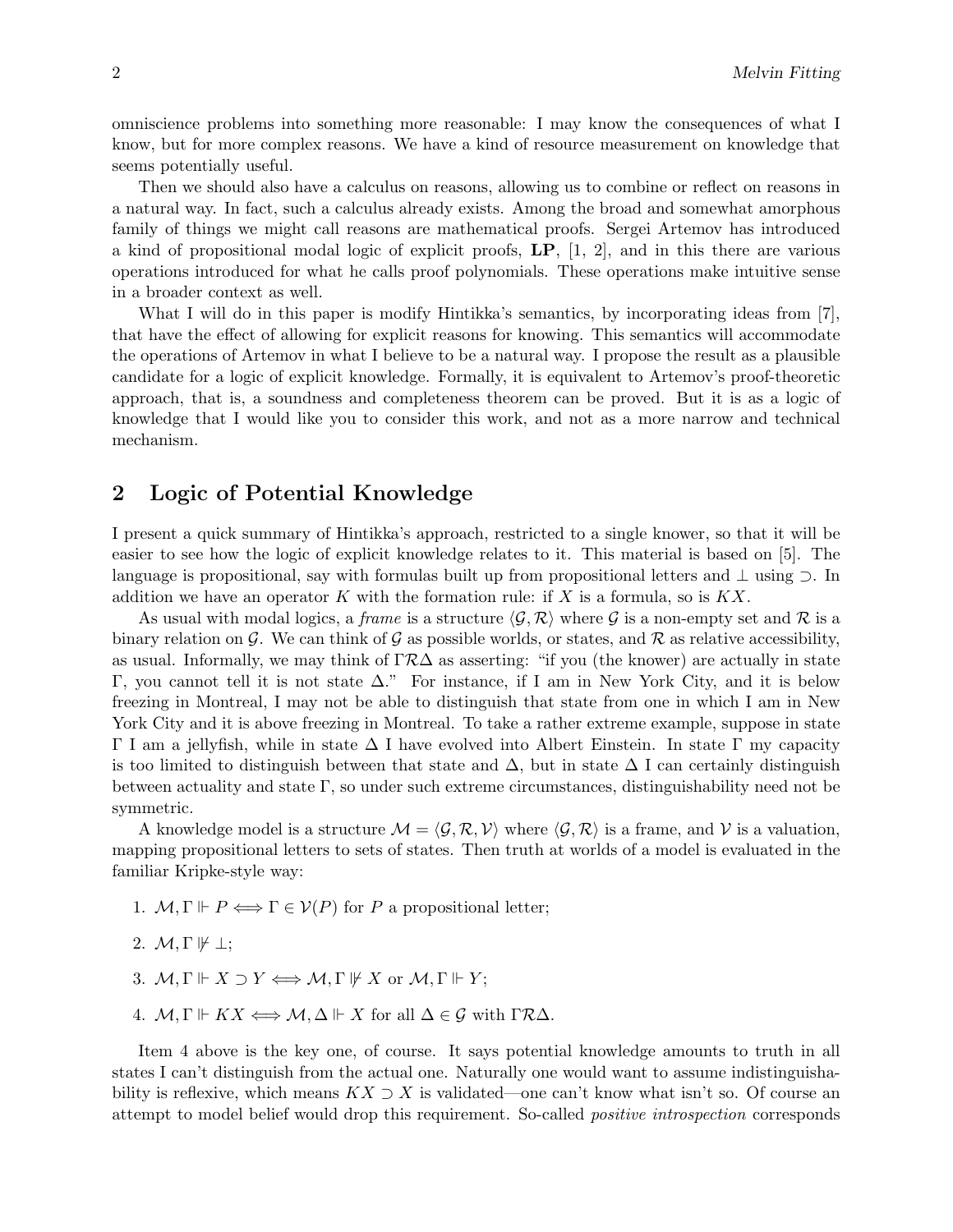to transitivity,  $K\overline{X} \supset K\overline{X}$ —one has knowledge about ones own knowledge. Likewise negative introspection requires a Euclidean condition, or symmetry if positive introspection is present,  $\neg K X \supset K \neg K X$ —one has knowledge about ones own lack of knowledge.

Of course, as noted earlier, this semantics validates  $K(X \supset Y) \supset (KX \supset KY)$ . Likewise validities are closed under the rule  $X/KX$ . These are the problems of *logical omniscience*, that makes this a semantics of *potential* rather than of *actual* knowledge.

# 3 Explicit Knowledge

Now we drop the operator  $K$  from the language, and introduce a family of explicit reasons instead— I'll use t as a typical one. Following [1, 2] I'll write  $t:X$  to indicate that t applies to X—read it as "X is known for reason t." Formally, if t is a reason and X is a formula,  $t:X$  is a formula. Of course this means we must define a collection of reasons, but let us postpone doing so. To get things started, I'll just assume we have a family of variables,  $x, y, \ldots$ , that stand for unspecified reasons, and other things will be introduced later.

The semantic idea is to add extra machinery to that of relational models, to capture the notion of evidence or reason. This is done by adapting machinery from [7]. We will consider structures  $\langle \mathcal{G}, \mathcal{R}, \mathcal{V}, \mathcal{E} \rangle$  where  $\langle \mathcal{G}, \mathcal{R}, \mathcal{V} \rangle$  is a knowledge model, essentially as in the previous section, and E is an evidence function, mapping states and reasons to sets of formulas. The idea is,  $X \in \mathcal{E}(\Gamma, t)$ informally says that t is evidence for formula X in state  $\Gamma$ . Having evidence for a statement does not mean the statement is fact. An assertion that the moon is made of green cheese, coming from a three-year-old, is not evidence that the moon is made of green cheese. An assertion that there once was considerable water on Mars, coming from a space scientist, is evidence. We would be inclined to take it seriously, but it is not, of course, conclusive.

Various conditions will be imposed on the  $\mathcal E$  function later on, but for now it is simply an unrestricted mapping from states and reasons to formula sets. Given this, we define a simple version of a model with explicit reasons. Item (4) in the characterization of truth in knowledge models, Section 2, is replaced by a more complicated condition.

**Definition 3.1** A basic model is a structure  $\mathcal{M} = \langle \mathcal{G}, \mathcal{R}, \mathcal{E}, \mathcal{V} \rangle$  where  $\langle \mathcal{G}, \mathcal{R} \rangle$  is a reflexive frame,  $\mathcal{E}$ is an evidence function on  $\langle \mathcal{G}, \mathcal{R} \rangle$ , and V is a mapping from propositional variables to subsets of  $\mathcal{G}$ . Then truth at states is characterized as follows. For each  $\Gamma \in \mathcal{G}$ :

- 1.  $M, \Gamma \Vdash P \Longleftrightarrow \Gamma \in V(P)$  for P a propositional letter;
- 2.  $\mathcal{M}, \Gamma \not\Vdash \bot;$
- 3.  $M, \Gamma \Vdash X \supset Y \Longleftrightarrow M, \Gamma \Vdash X$  or  $M, \Gamma \Vdash Y$ ;
- 4.  $\mathcal{M}, \Gamma \Vdash (t:X)$  if and only if  $X \in \mathcal{E}(\Gamma, t)$  and, for every  $\Delta \in \mathcal{G}$  with  $\Gamma \mathcal{R} \Delta, \mathcal{M}, \Delta \Vdash X$ .

We say X is true at state  $\Gamma$  if  $\mathcal{M}, \Gamma \Vdash X$ , and otherwise X is false at  $\Gamma$ . Likewise X is valid in a model if it is true at all states of the model.

Item 4 above is the only change from earlier. Informally it says that  $t:X$  is true at a state if X is knowable at that state, and  $t$  is evidence for  $X$ .

Here are a few examples, to show how this works.

**Example** Not surprisingly there are very simple models in which  $t: P \supset t: (P \wedge Q)$  are not valid. But this invalidity can come about for two quite different reasons. First, consider the model  $\mathcal M$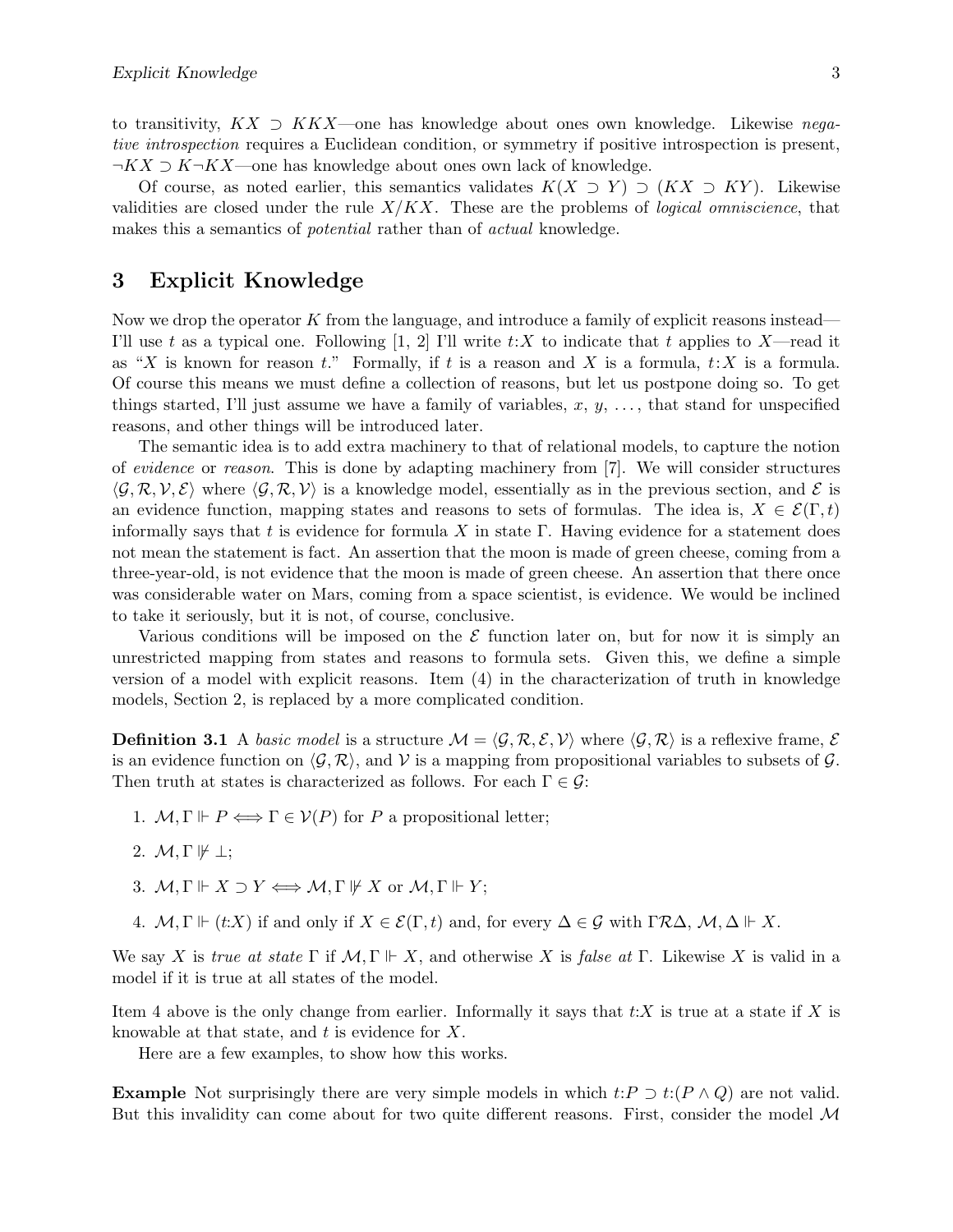having a single state, Γ, accessible to itself, and with an evidence function such that  $\mathcal{E}(\Gamma, t)$  is the entire set of formulas. In this model, t serves as 'universal' evidence. Also, use a valuation such that  $V(P) = \{\Gamma\}$  and  $V(Q) = \emptyset$ . Then we have  $\mathcal{M}, \Gamma \Vdash t: P$  but  $\mathcal{M}, \Gamma \Vdash t: (P \wedge Q)$  because, even though t serves as universal evidence,  $P \wedge Q$  is not knowable at Γ, since P is true but Q is not.

Next consider the model N, again having a single state  $\Gamma$  accessible to itself. This time take V to be the mapping assigning  $\{\Gamma\}$  to every propositional letter. But also, set  $\mathcal{E}(\Gamma,t) = \{P\}$ . Then of course both P and  $P \wedge Q$  are knowable at  $\Gamma$ , but we have  $\mathcal{N}, \Gamma \Vdash t:P$  and  $\mathcal{N}, \Gamma \nvDash t: (P \wedge Q)$ , the latter because t does not serve as evidence for  $P \wedge Q$ .

Two important things can be learned from the example above. First, one might not know X for reason t either because X is not knowable, or because it is, but t is not a reason for X. Technically, the work can be done by the underlying knowledge model, or by the evidence function. In fact, the semantics presented in [7] amounts to single-world models, in which the evidence function carries the entire load.

The second item illustrated by the example above is that, while knowability is essentially a semantic notion, evidence is more syntactic. For example, the model N also invalidates  $t: P \supset t$ :  $(P \wedge P)$ . At first glance this is surprising, since in any standard logic of knowledge  $KP \supset K(P \wedge P)$ is valid. But, just because  $t$  serves as evidence for  $P$ , it need not follow that it also serves as evidence for  $P \wedge P$ . They are syntactically different, and effort is needed to recognize that the later formula is a redundant version of the former. To take this to an extreme, consider the formula  $t:P \supset t(P \wedge P \wedge \ldots \wedge P)$ , where the consequent has a conjunction with as many conjuncts as there are elementary particles in the universe!

In the positive direction, we do have the validity of the following, for every  $t$  and  $X$ .

$$
t: X \supset X \tag{1}
$$

Very simply, if  $\mathcal{M}, \Gamma \Vdash t: X$  for some basic model  $\mathcal M$  then, in particular, we must have X true at every state accessible from Γ. Since the accessibility relation is required to be reflexive, we have  $\mathcal{M}, \Gamma \Vdash X.$ 

### 4 Operations on Reasons

So far, evidence has no structure. Following [1, 2], there are interesting and natural operations to be considered. Here they are, along with the additional conditions that must be placed on basic models to accomodate them.

#### 4.1 Multiplication

Suppose you are given s as evidence for something, then subsequently you are also given u as evidence for something else. You now might be able to combine these pieces of evidence to produce a reason for something that needs both to justify. It may happen that the order in which you are told these items is significant. It may even be that the use of evidence is like that of a resource—two applications are more costly than one. The following formal evidence-combining notion has been found to be useful in this context. We have a binary operation, denoted  $\cdot$  that combines s and t to produce  $s \cdot t$ . The corresponding requirement on evidence functions is the following.

If 
$$
(X \supset Y) \in \mathcal{E}(\Gamma, s)
$$
 and  $X \in \mathcal{E}(\Gamma, t)$  then  $Y \in \mathcal{E}(\Gamma, s \cdot t)$  (2)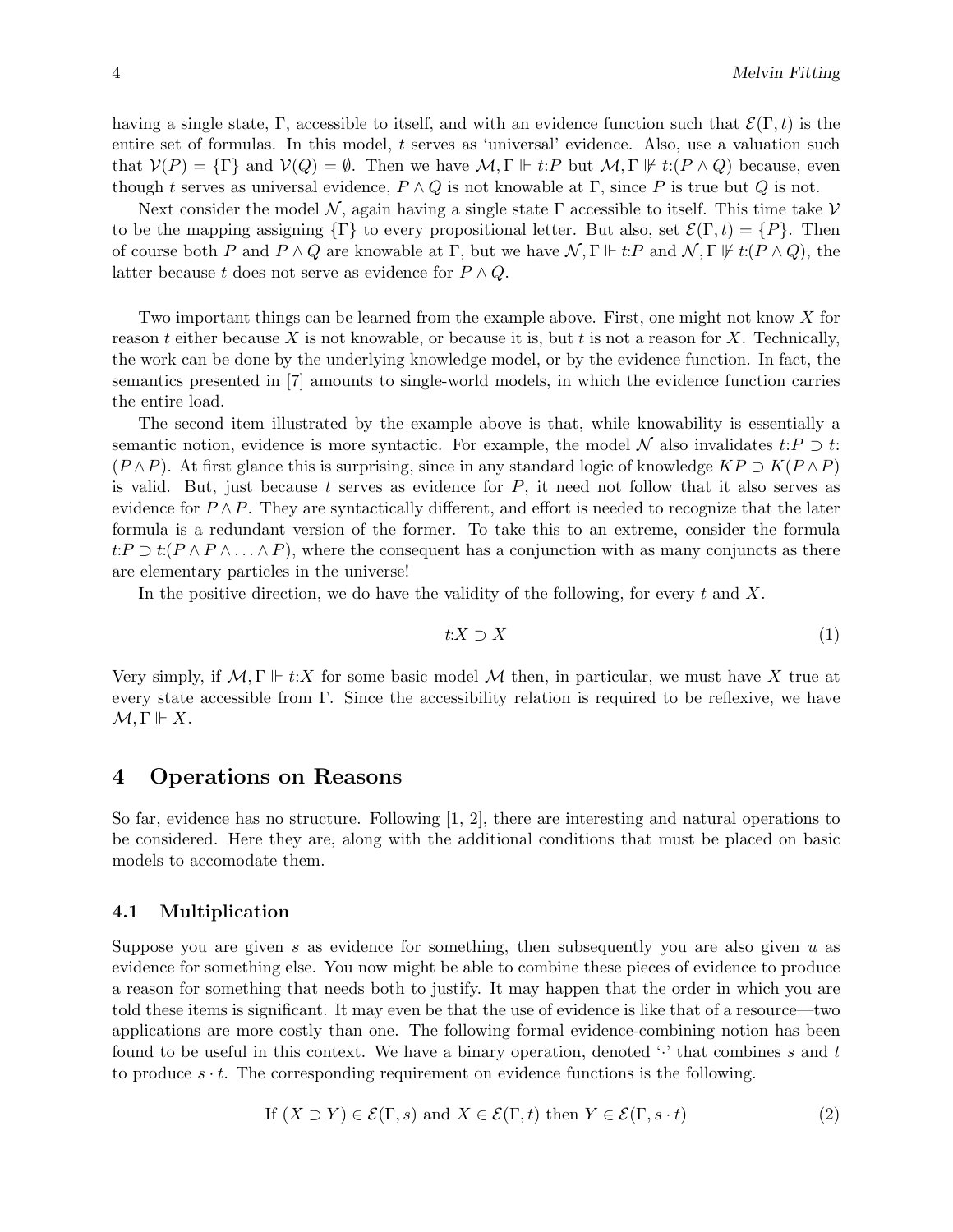It is not assumed that  $\cdot$  is associative, or commutative, or idempotent, though any of these can be added as extra conditions. However, with the machinery for multiplication added, even with the minimal conditions allowed, we have the validity of

$$
s(X \supset Y) \supset (t:X \supset (s \cdot t):Y) \tag{3}
$$

The corresponding formula for knowable,  $K(X \supset Y) \supset (KX \supset KY)$  essentially says the consequences of what is knowable are also knowable. Formula (3), on the other hand, says we know the consequences of what we know, but for more complex reasons.

#### 4.2 Addition

There is another way of combining reasons that is also sometimes seen. If s and t are pieces of evidence, and we are speaking in a hurry, we might say that something is justified by one of s or t, without bothering to specify which. The formal version of this is an operation denoted  $+$  that combines s and t to produce  $s + t$ , with the following requirements imposed on evidence functions.

If 
$$
X \in \mathcal{E}(\Gamma, s)
$$
 then  $X \in \mathcal{E}(\Gamma, s + t)$   
If  $X \in \mathcal{E}(\Gamma, t)$  then  $X \in \mathcal{E}(\Gamma, s + t)$  (4)

Just as with multiplication, there is no assumption of associativity, commutativity, idempotency, or distributivity with respect to multiplication. These can, of course, be added as extra conditions. Not surprisingly, we now have the validity of the following.

$$
s:X \supset (s+t):X
$$
  

$$
t:X \supset (s+t):X
$$
 (5)

#### 4.3 Exponentiation

Don't be alarmed by the terminology—it is by analogy with linear logic, with nothing deep intended. In everyday life, whatever that is, we are generally able to substantiate our reasons. For instance, if I say I know something because I found it in the Encyclopedia Britannica, you might ask, "so?" I then might explain why that is a reliable source of information—in effect I am giving a reason for my reason. Indeed, a purported piece of evidence is of no value without some justification for its being evidence. This idea leads to a formal operation denoted '!' that maps reasons to reasons, turning reason t into !t, where the idea is, if t is a reason for X, !t should be a reason for  $t:X$ . This time the requirements on our semantics are more complex. We first need a requirement on evidence functions.

if 
$$
X \in \mathcal{E}(\Gamma, t)
$$
 then  $t:X \in \mathcal{E}(\Gamma, !t)$  (6)

Next we impose an additional requirement on frames: the accessibility relation  $\mathcal R$  must be transitive. And finally, we need a monotonicity condition.

if 
$$
\Gamma \mathcal{R} \Delta
$$
 then  $\mathcal{E}(\Gamma, t) \subseteq \mathcal{E}(\Delta, t)$  (7)

These conditions combined entail the validity of the following.

$$
t:X \supset !t.t:X \tag{8}
$$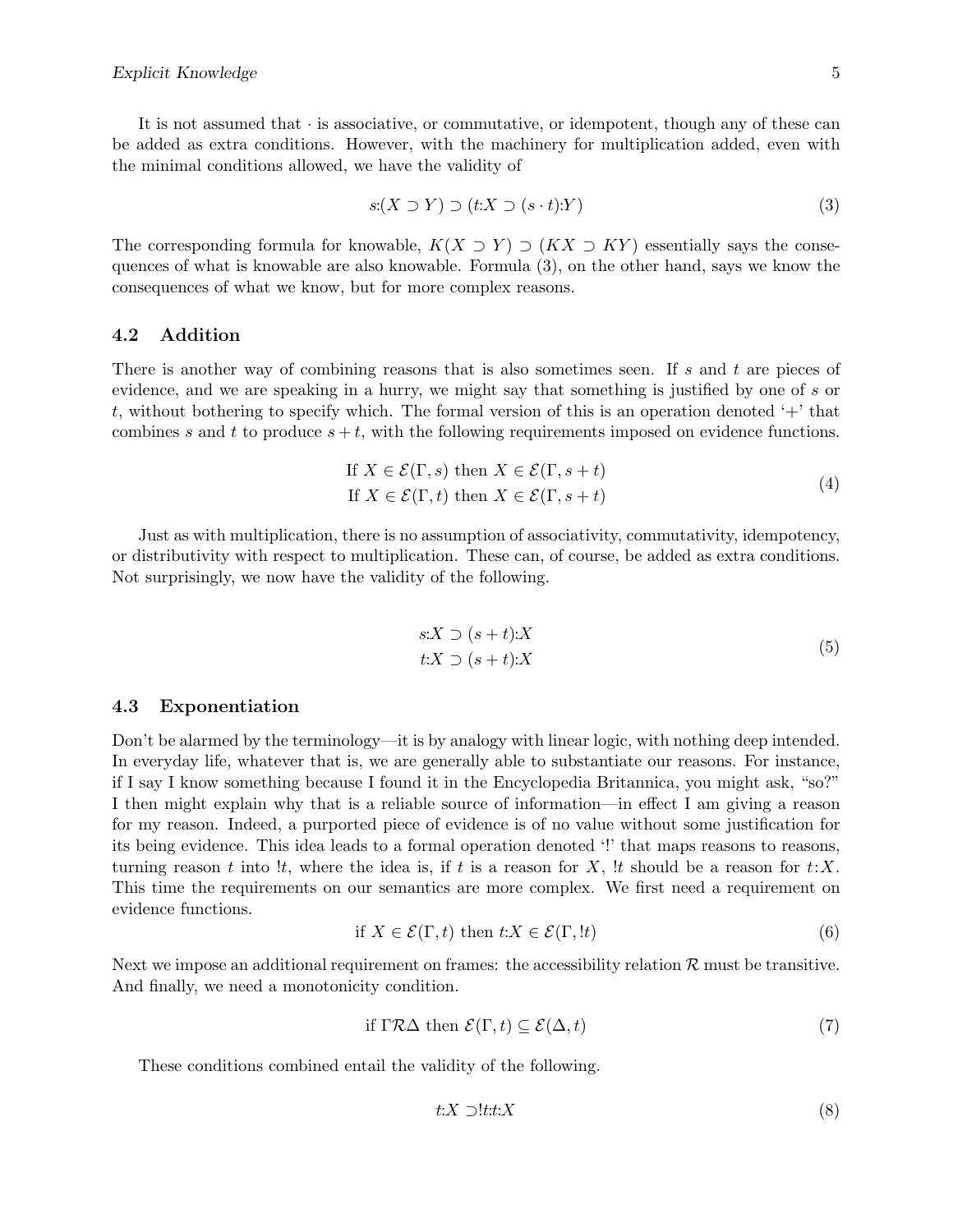#### 4.4 Constants

Finally, there are things we just know outright. It is not that we know them for no reason, but rather that the reason is one of the fundamental ones from which we begin our thinking. It is like playing a game, in a sense. If the game allows citation of the Encyclopedia Brittanica, we may do so if it is useful. But if we question whether our eyes are correctly reporting the text to our brain, and want a reason for that, we are really playing a different game. We must start somewhere to get somewhere. In our context, unanalyzed reasons are represented by constants. The obvious condition is that a constant can only serve as a reason for a formula that is valid. But otherwise there is considerable flexibility. A constant might serve as a reason for more than one formula, or a formula might have more than one constant that serves as a reason for it. This leads to the following.

A constant specification is a mapping  $\mathcal C$  from constants to sets of valid formulas, where validity means true at all states of all the models meeting all the conditions imposed so far. If  $X \in \mathcal{C}(c)$ , where c is a constant, we think of c as a reason for  $X$ , a reason whose details are taken for granted.

# 5 Putting It All Together

Ideas have been introduced a few at a time. Now let's put them together.

A collection of terms informally called 'reasons' or 'evidence' is characterized as follows.

- 1. It is assumed there is an infinite family of constants, typically  $a, b, \ldots$ , and an infinite family of variables, typically  $x, y, \ldots$ . These are terms.
- 2. If t and u are terms, so are  $t \cdot u$ ,  $t + u$ , and !t.

Next, the class of formulas is characterized.

- 1. It is assumed there is an infinite family of propositional letters, typically  $P, Q, \ldots$ . These are formulas.
- 2.  $\perp$  is a formula.
- 3. If X and Y are formulas so is  $X \supset Y$ .
- 4. If X is a formula and t is a term, then  $t:X$  is a formula.

This is the language we use from now on (and have been using informally before this). And now the notion of weak model, from [4], can be defined.

**Definition 5.1** A weak model is a structure  $\mathcal{M} = \langle \mathcal{G}, \mathcal{R}, \mathcal{E}, \mathcal{V} \rangle$ , meeting the conditions for a basic model, from Definition 3.1, and also the following additional conditions. The relation  $\mathcal R$  is not just reflexive, but also transitive. The evidence function  $\mathcal E$  also meets conditions (2), (4), and (6). The monotonicity condition, (7), holds. Truth at states is characterized exactly as in Definition 3.1. Finally, we say M meets constant specification C if  $\mathcal{C}(c) \subseteq \mathcal{E}(\Gamma, c)$  for each  $\Gamma \in \mathcal{G}$  and constant c.

I have been presenting this as a logic of explicit knowledge. Of course formal proofs are certainly among the things we would consider reasons. In  $[1, 2]$ , Sergei Artemov introduced LP, which stands for *logic of proofs*. It was intended that terms, as defined above, should be thought of as representing proofs in first-order Peano arithmetic—indeed they are called proof polynomials in his treatment. Artemov gave an axiomatization for LP—here is a variant of it.

First, here are the axioms, which are given as schemata.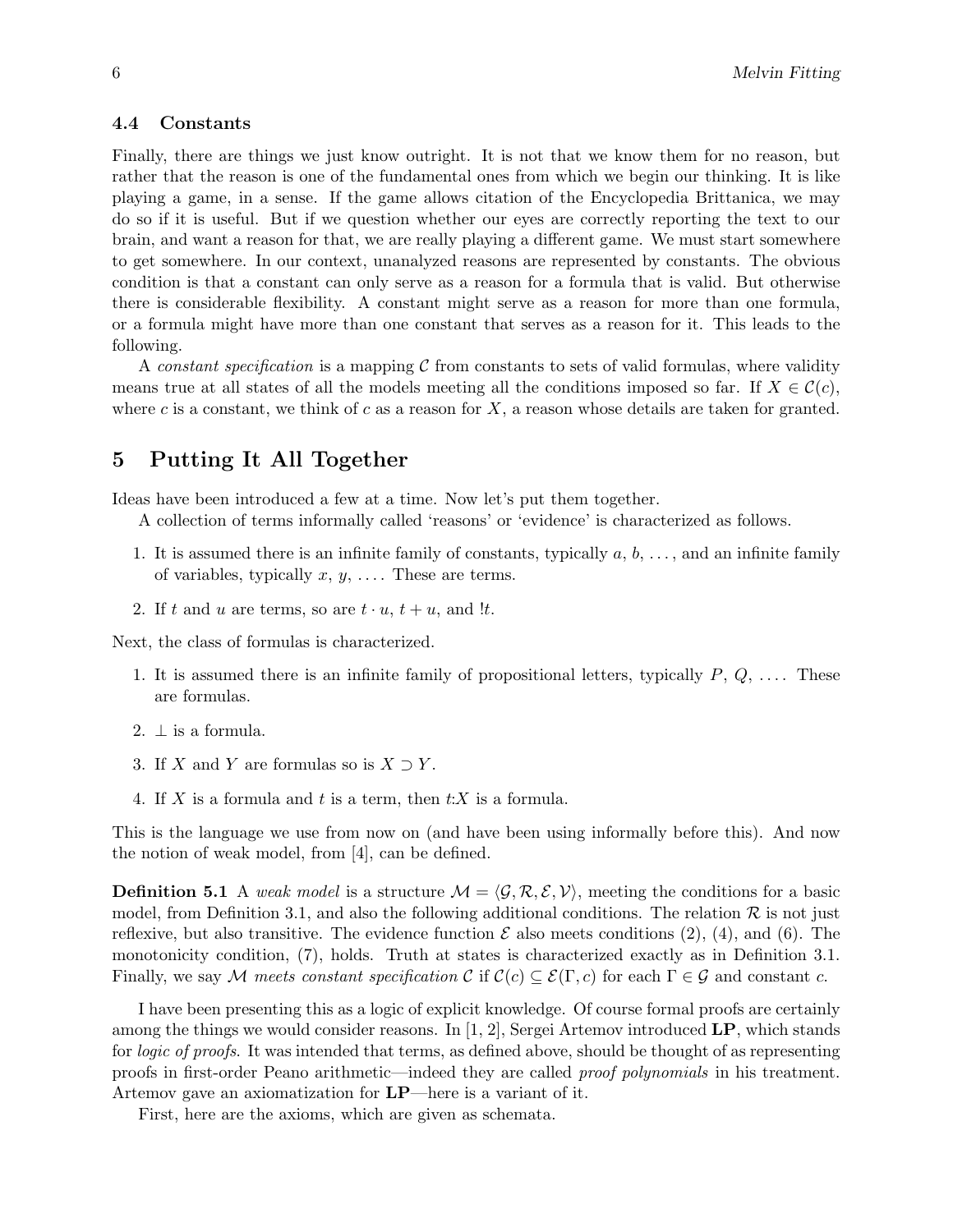2. 
$$
s(X \supset Y) \supset (t:X \supset (s \cdot t):Y)
$$

- 3.  $t:X\supset X$
- 4.  $s:X \supset (s+t):X$
- 5.  $t:X \supset (s+t):X$
- 6.  $t:X \supset \mathit{!t:t}:X$

There are two rules of inference. The first is the familiar modus ponens.

$$
\frac{X, X \supset Y}{Y}
$$

The other rule is a kind of explicit necessitation rule. Let  $\mathcal C$  be a constant specification that provides constants for all the axioms from the list above. We have already seen that these axioms are all valid in weak models, so this is actually a constant specification as characterized in Section 4.4. Let us call the following rule  $\mathcal C$  necessitation

c:A

where A is an axiom from the list above, and  $A \in \mathcal{C}(c)$ . This final rule completes the presentation of the axiom system for LP.

In [2] a completeness theorem for LP relative to first-order Peano arithmetic is, in fact, established. Thus LP meets the conditions that prompted its creation—it provides a formalization of the notion of explicit provability in arithmetic.

A completeness theorem of a different kind was shown in [7], relative to an abstract semantics not directly connected with arithmetic. In [4] a completeness theorem was proved with respect to weak models. Here is a statement of it.

**Theorem 5.2** Let C be a constant specification providing constants for axioms of LP. Then X is valid in all weak models that meet constant specification  $\mathcal C$  if and only if X is provable in the LP axiom system, using C necessitation as a rule.

Given the discussion earlier, this means we can consider  $LP$  as a promising logic of explicit knowledge, as well as a logic about provability in arithmetic.

### 6 What We Know Outright

Part of the machinery in the weak model semantics is a constant specification. It assigns constants to formulas that, in some sense, we should just know. If the constant specification assigns constants to exactly the axioms of LP, there is a completeness theorem. But we can entertain other possibilities. A constant specification need not provide constants for anything. Or it could provide constants for only a small and inconsequential set of validities. It turns out that there are semantic consequences of the behavior of the constant specification, consequences of some interest.

Consider a weak model  $\mathcal{M} = \langle \mathcal{G}, \mathcal{R}, \mathcal{E}, \mathcal{V} \rangle$ . Suppose we say X is knowable at  $\Gamma \in \mathcal{G}$  provided  $\mathcal{M}, \Delta \Vdash X$  for every  $\Delta \in \mathcal{G}$  such that  $\Gamma \mathcal{R} \Delta$ . (There is no machinery in LP to symbolize this, but it is a significant and useful notion nonetheless.) Let us say  $\mathcal M$  is fully explanatory provided, whenever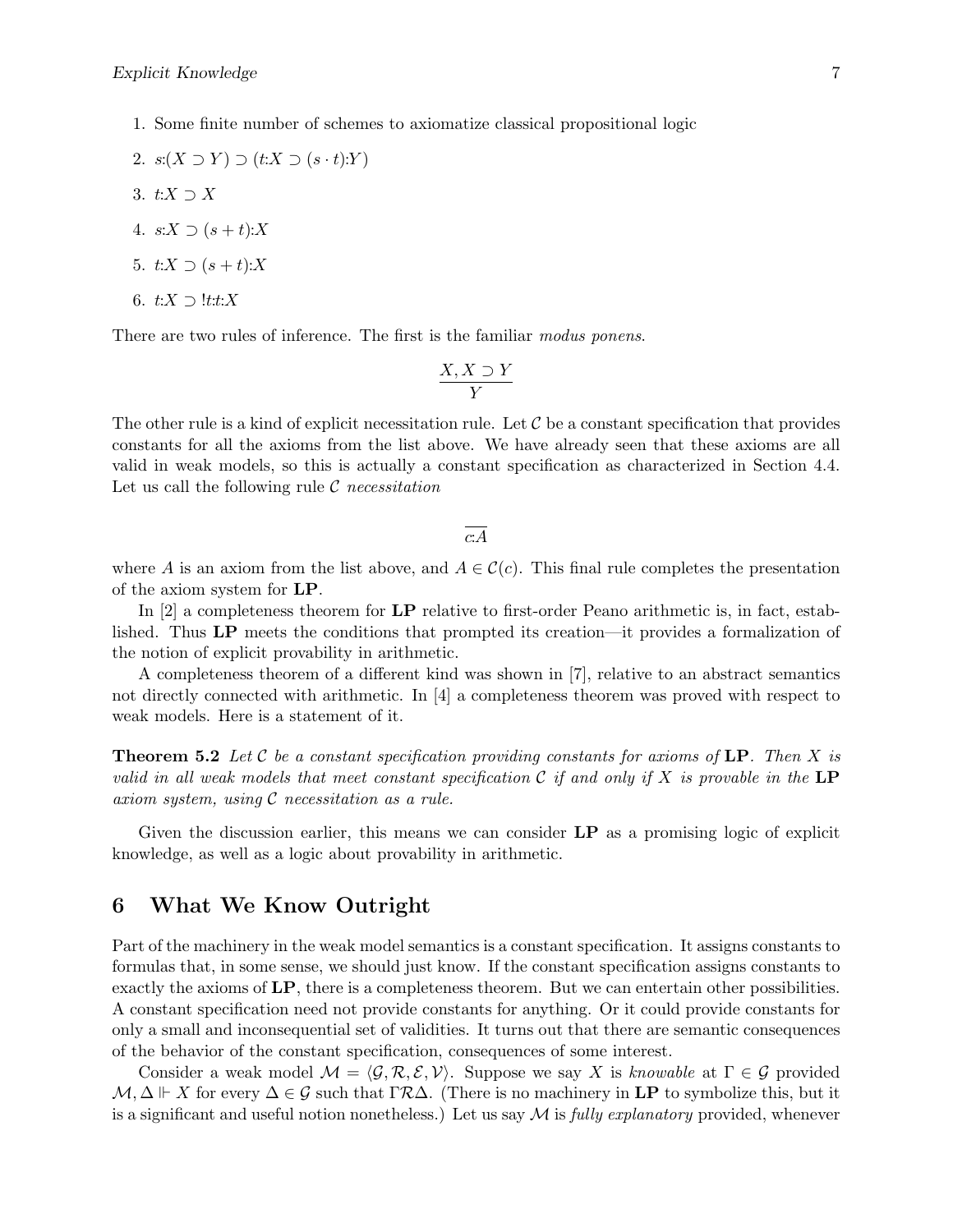X is knowable at  $\Gamma$  (for any  $\Gamma \in \mathcal{G}$ ) then for some term t,  $\mathcal{M}, \Gamma \Vdash t:X$ . Being fully explanatory means that everything knowable must have a reason. Being fully explanatory is a semantic condition some weak models are fully explanatory, some are not. Let us say a strong model is a weak model that meets the fully explanatory condition. And let us say a constant specification  $\mathcal C$  entails *equivalence of semantics* provided every weak model meeting constant specification  $\mathcal C$  is a strong model.

The fully explanatory condition we have been discussing is a local notion—it imposes a condition that must be met state by state in a model. The next item is more global in nature. Suppose  $X$  is one of the LP axioms given above. A constant specification  $\mathcal C$  might be so weak that it does not assign a constant to  $X$ . And it can happen that this propagates, so that  $X$ , while valid, is valid for no reason at all, in the formal sense. This is not particularly desirable. Let us say a constant specification C entails internalization provided that, for each formula X that is valid in all weak models meeting constant specification  $\mathcal{C}$ , there is a term t such that t:X is also valid in all weak models meeting  $\mathcal C$ . Notice that this is most definitely not a local condition.

The local and global conditions just introduced are intimately connected. It is shown in [4] that a constant specification  $\mathcal C$  entails equivalence of semantics if and only if it entails internalization. From now on I'll call a constant specification *full* if it entails equivalence of semantics, or equivalently if it entails intermalization.

Artemov, in  $[2]$ , showed that the axiomatically formulated  $\mathbf{LP}$  meets a condition corresponding to internalization, provided we use a constant specification assigning a constant to each axiom. It follows from this, and Theorem 5.2, that we have a completeness theorem for LP with respect to strong models as well.

### 7 Realization Theorems

The conditions placed on accessibility relations in weak (or strong) models are those of S4. This suggests there should be a formal connection.

For a formula X, let  $X^{\circ}$  be the result of replacing every occurrence of t: in X with  $\Box$ , for every term t. So, for instance,  $[s: P \supset \subseteq s: sP]^\circ$  is  $\Box P \supset \Box \Box P$ . It is easy to show that if X is valid in all weak models meeting constant specification  $\mathcal C$  (an arbitrary constant specification), then  $X^{\circ}$  is valid in S4. Remarkably, there is a converse to this—one was established proof theoretically by Artemov. In [3, 4] I gave a semantic proof of this converse result. Stated in terms of the present semantics, if a formula in the language of conventional monomodal logic is S4 valid, there is some replacement of occurrences of  $\Box$  with terms that produces a formula valid in all weak models satisfying constant specification  $\mathcal{C}$ , but the constant specification must be of a particular form. I'll skip the details here.

Interestingly enough, there is also an an embedding of S4 into the logic of explicit reasons that does not need any conditions on constant specifications beyond being full, and that does not make use of the  $+$  operator, but the translation itself is of a more complex nature. I refer you to [4] for details.

### 8 Conclusion

Work on the logic of explicit reasons is an active area of research. Much has been done, from the point of view that it is a logic having to do with provability in Peano arithmetic, and almost all of this work has been proof-theoretic in nature. The primary source is [2]. A semantic investigation, using a different notion of model, can be found in [7], where decidability results are also established.